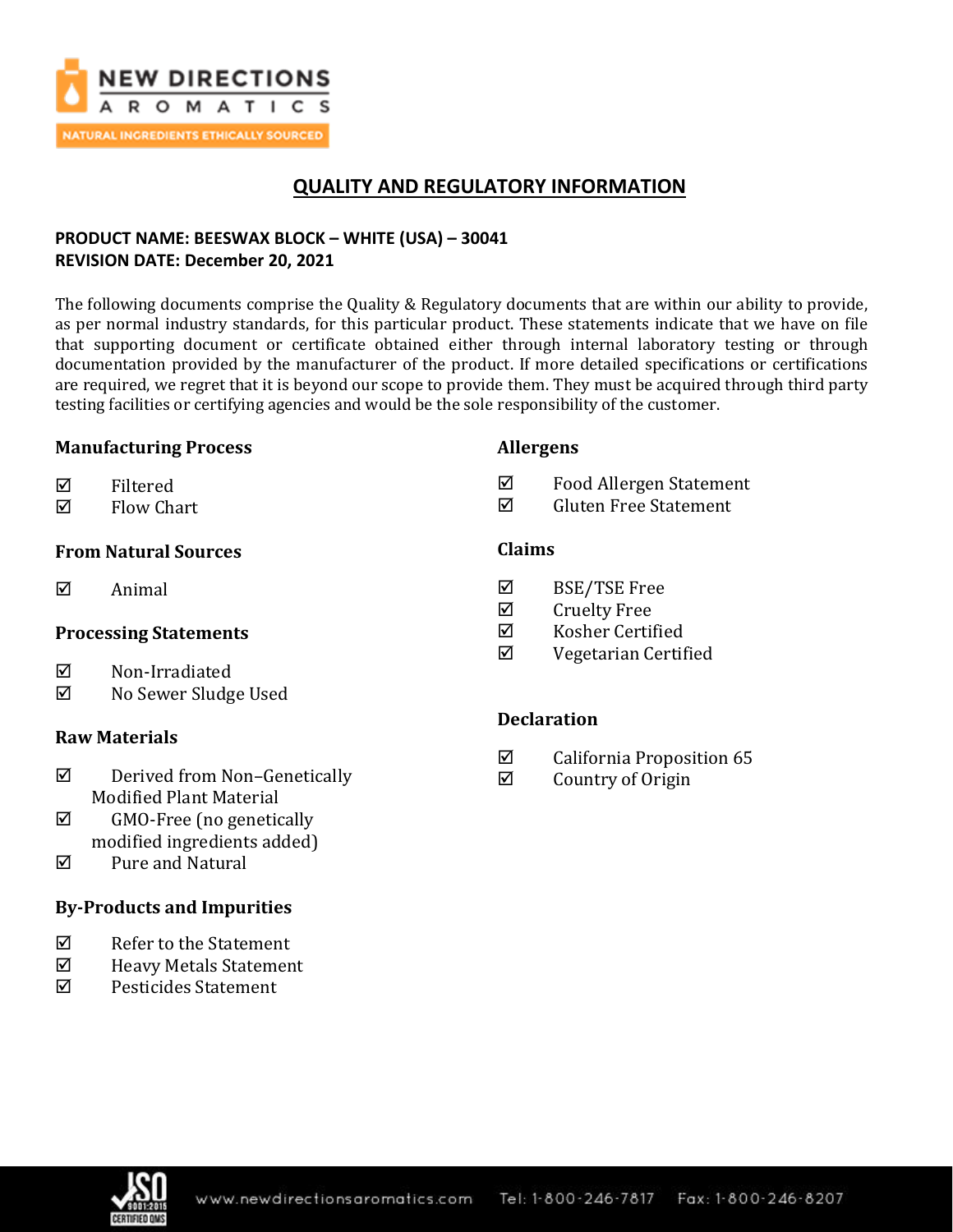

# **FLOW CHART**

### **PRODUCT NAME: BEESWAX BLOCK – WHITE (USA) – 30041**



#### **Disclaimer & Caution**

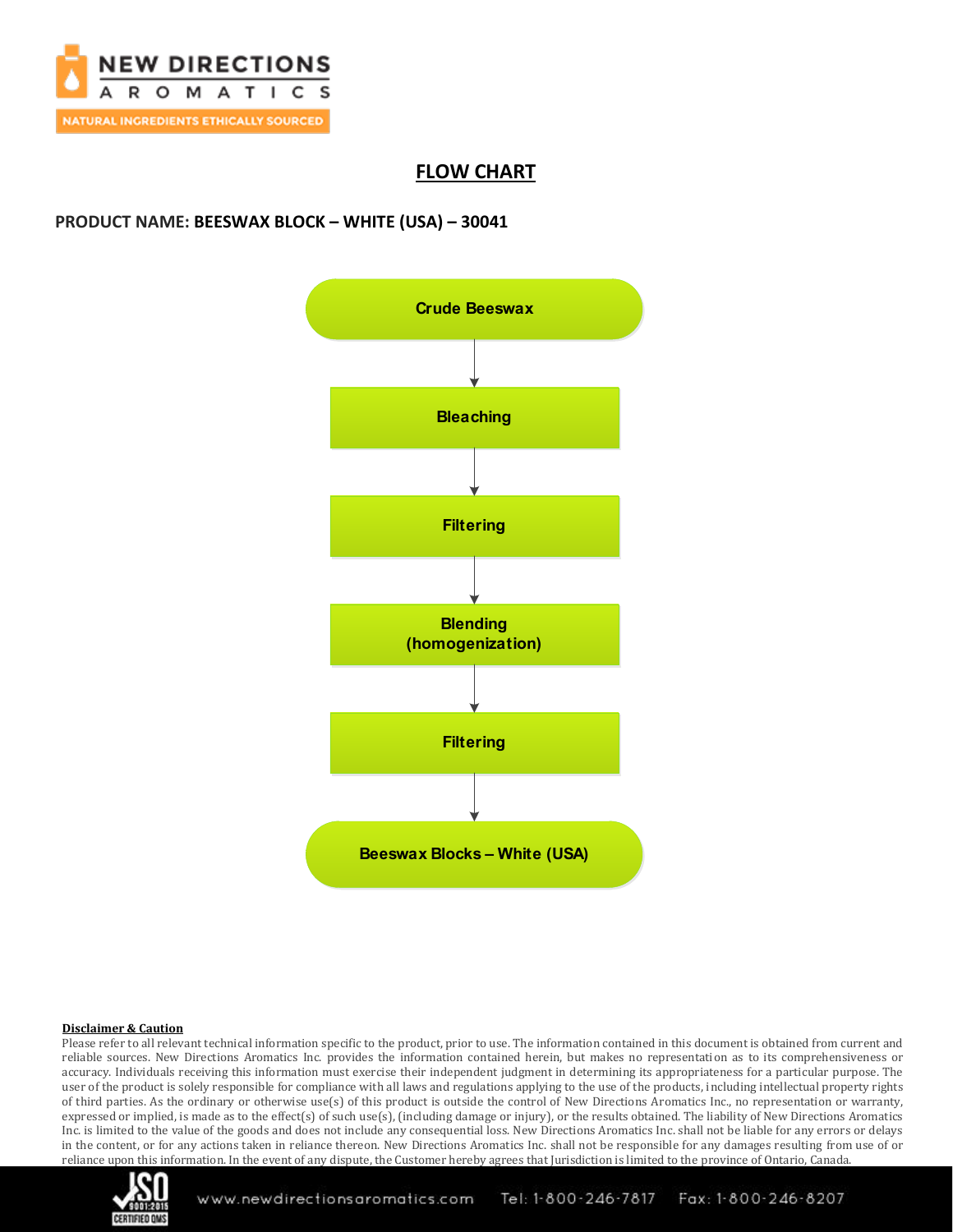

## **NON-IRRADIATION STATEMENT**

### **PRODUCT NAME: BEESWAX BLOCK – WHITE (USA) – 30041**

We hereby declare that, to the best of our knowledge, this product has not been irradiated and does not contain any ingredient that has gone through any irradiation.

#### **Disclaimer & Caution**

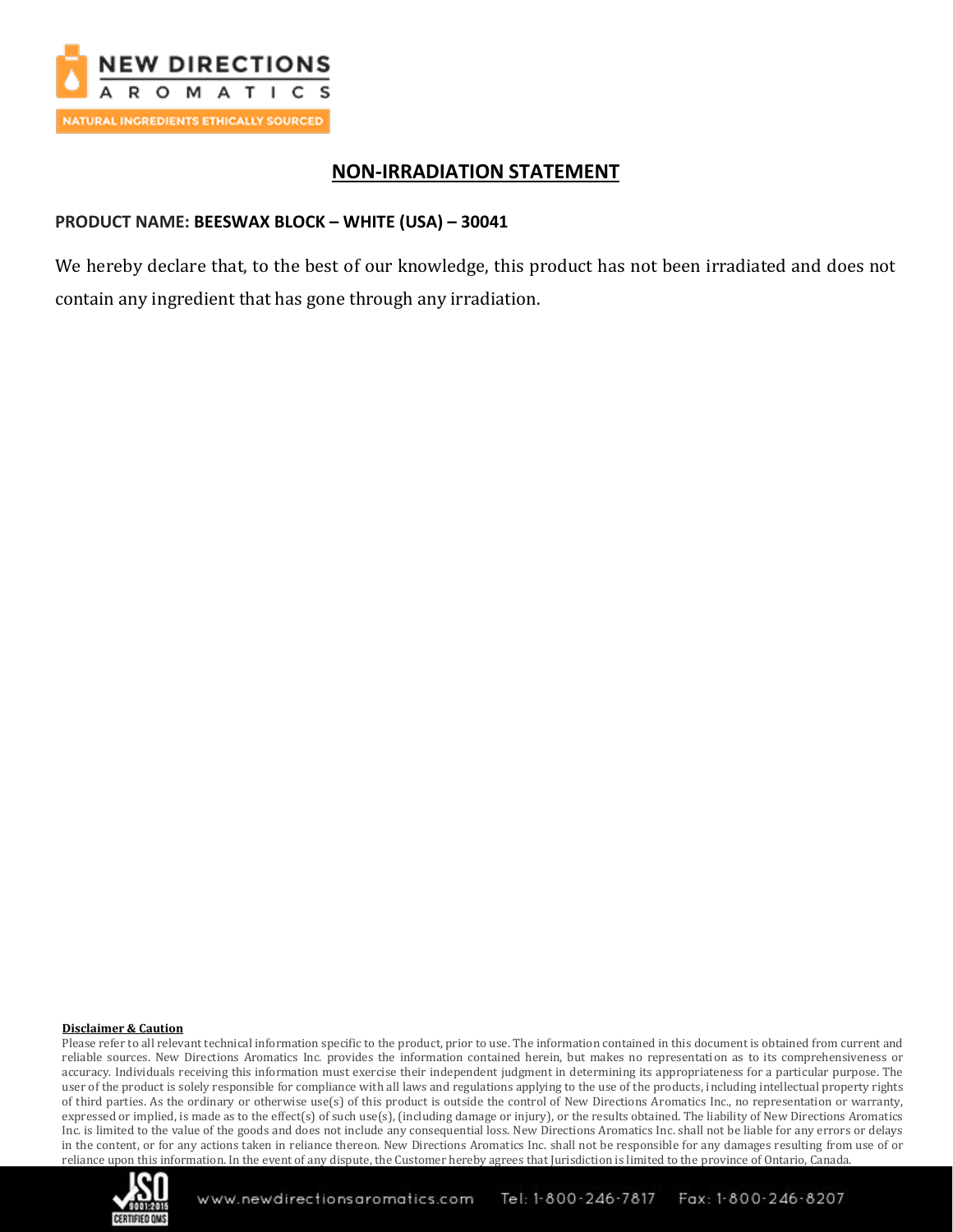

# **SEWER SLUDGE STATEMENT**

#### **PRODUCT NAME: BEESWAX BLOCK – WHITE (USA) – 30041**

We hereby declare that, to the best of our knowledge, this product is free from and was not processed with sewage sludge.

#### **Disclaimer & Caution**

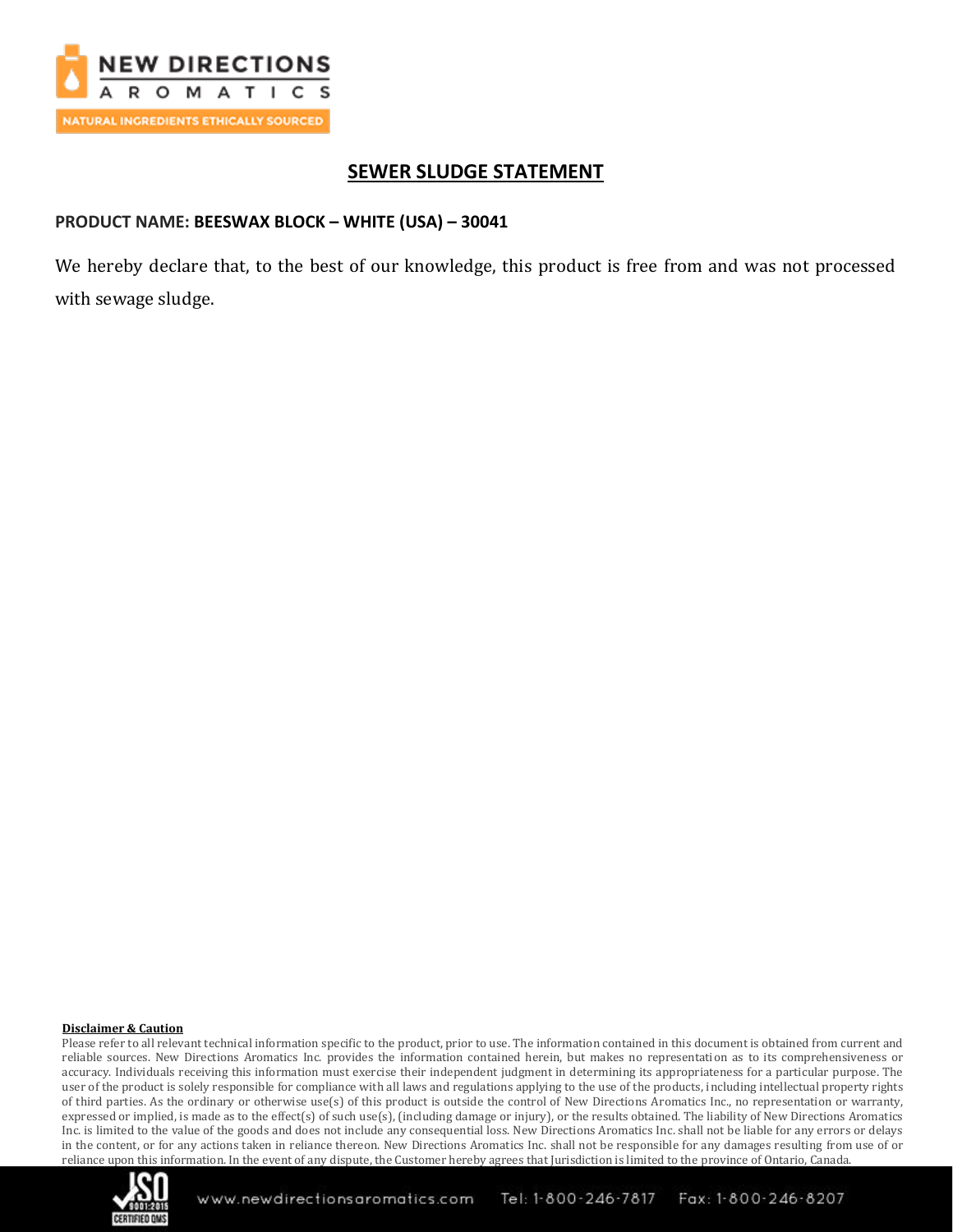

## **GMO STATEMENT**

### **PRODUCT NAME: BEESWAX BLOCK – WHITE (USA) – 30041**

We hereby declare that, to the best of our knowledge, this product was not produced from or with GMO plant material.

#### **Disclaimer & Caution**

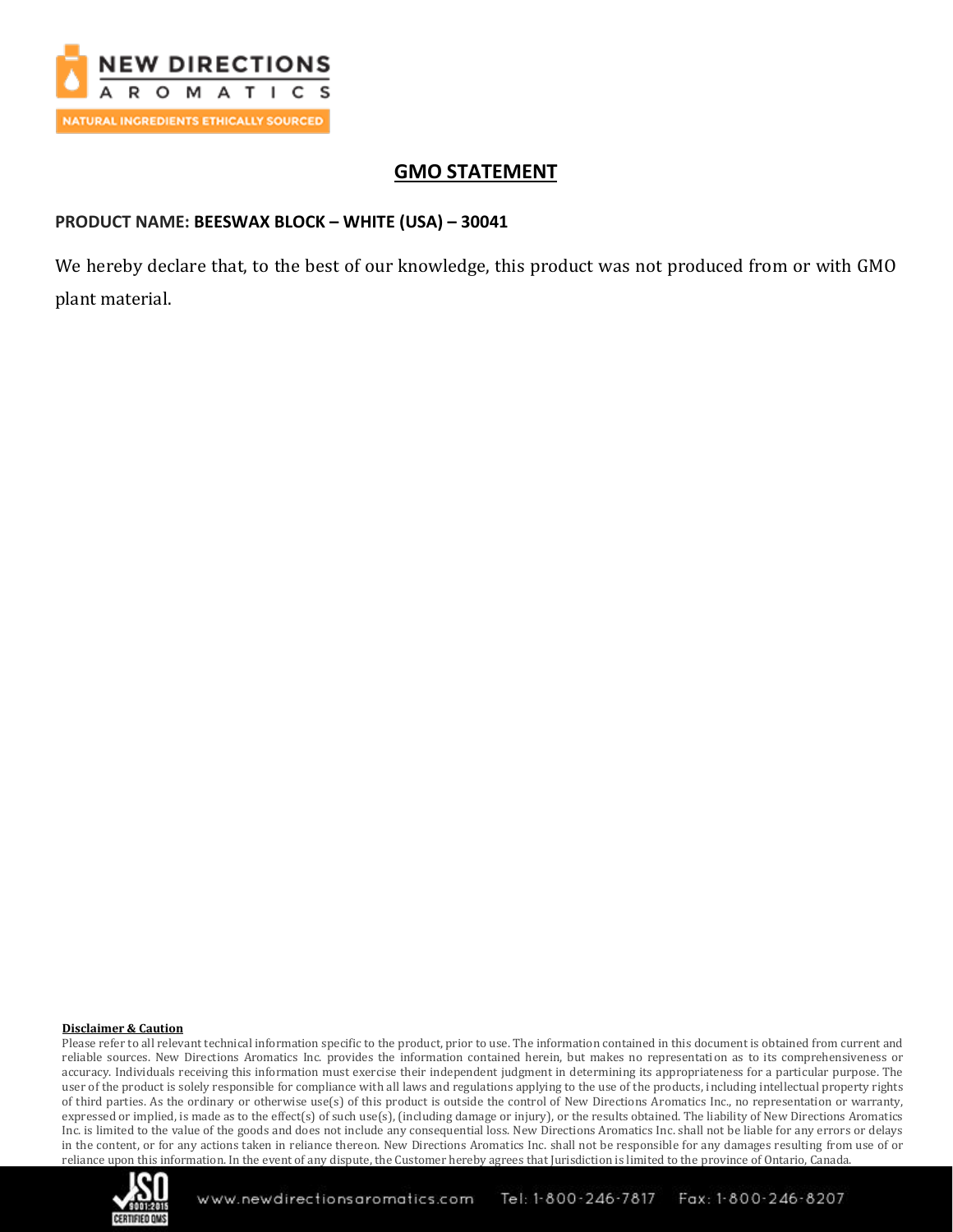

## **PURE AND NATURAL STATEMENT**

### **PRODUCT NAME: BEESWAX BLOCK – WHITE (USA) – 30041**

We hereby declare that, to the best of our knowledge, this product is 100 % pure and natural.

#### **Disclaimer & Caution**

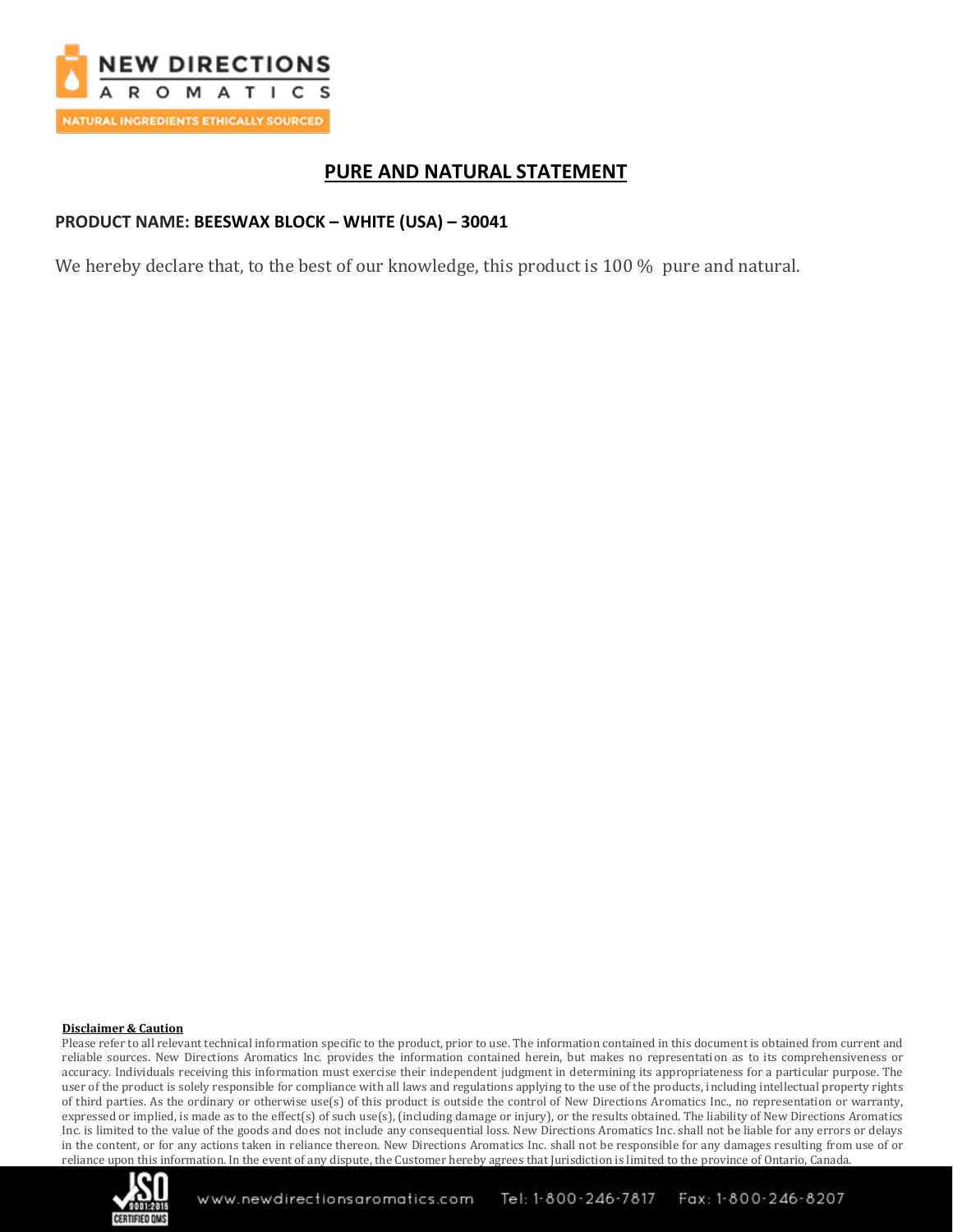

## **BY-PRODUCTS & IMPURITIES STATEMENT**

### **PRODUCT NAME: BEESWAX BLOCK – WHITE (USA) – 30041**

We hereby declare that, to the best of our knowledge, this product was not manufactured with, nor does it contain any of the following by-products and impurities:

- Aflatoxins
- Antioxidants
- CMR (Carcinogenic, Mutagenic, Reprotoxic) Substances
- Formaldehyde
- Microorganisms (Mould etc.)
- **Mycotoxins**
- Nanoparticles
- Parabens
- Phthalates
- **Preservatives**
- Solvents and Residual Solvents
- **Sulfates**
- SVHC (Substances of Very High Concern)

#### **Disclaimer & Caution**

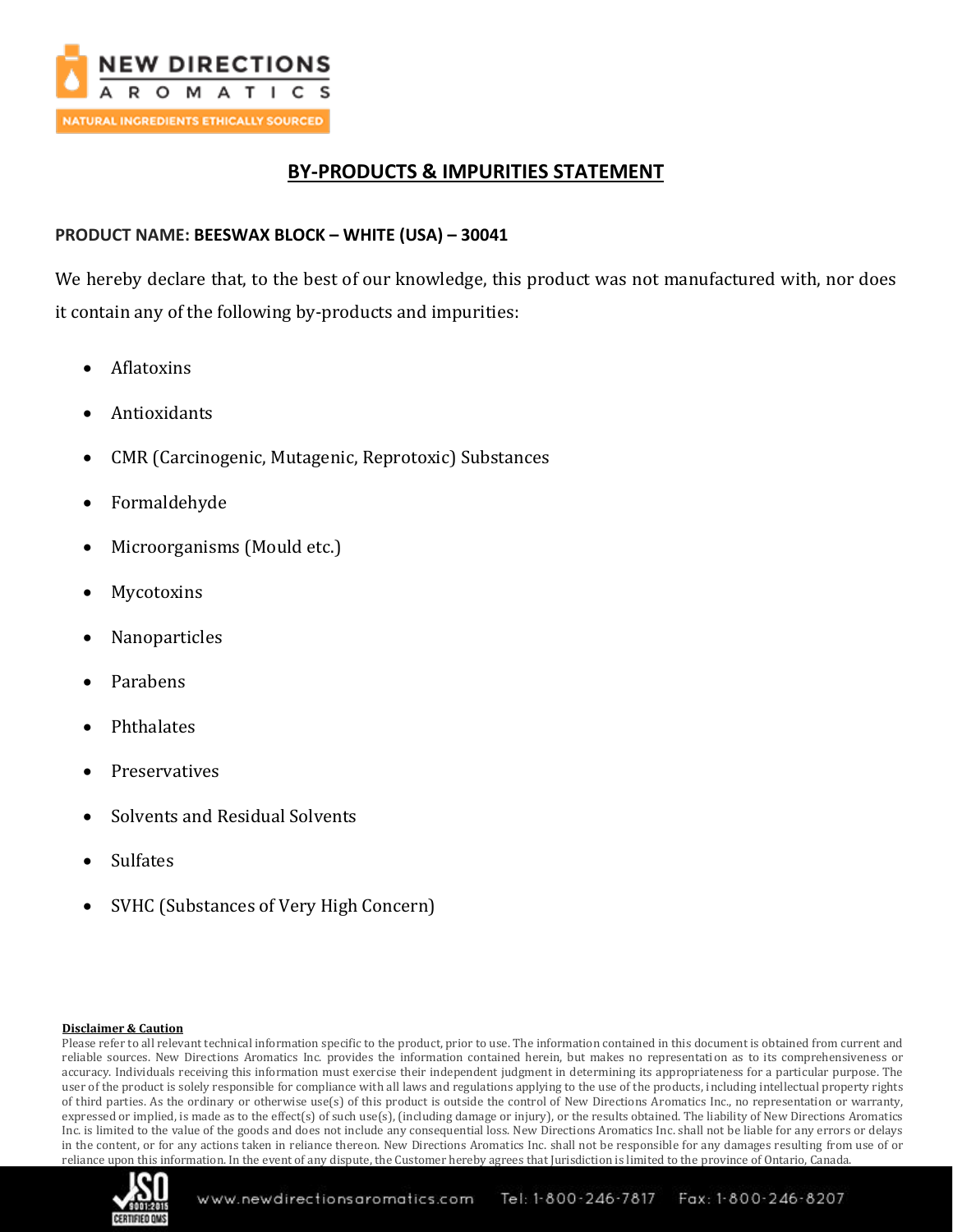

## **HEAVY METALS STATEMENT**

### **PRODUCT NAME: BEESWAX BLOCK – WHITE (USA) – 30041**

We hereby declare that, to the best of our knowledge, heavy metals are not part of the manufacturing process and are not added to this product. Naturally derived beeswax may contain naturally occurring, and unavoidable, heavy metals.

#### **Disclaimer & Caution**

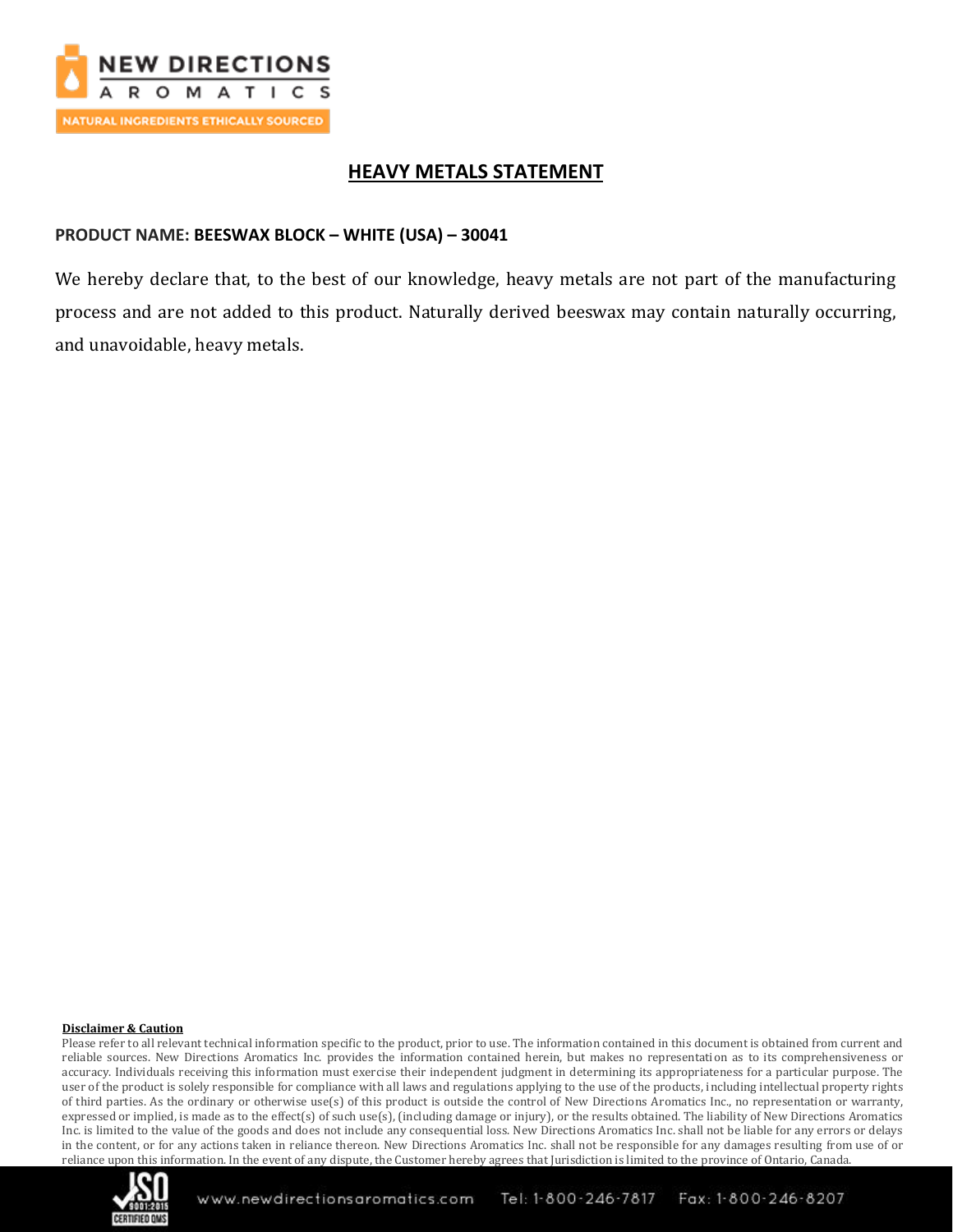

# **PESTICIDES STATEMENT**

### **PRODUCT NAME: BEESWAX BLOCK – WHITE (USA) – 30041**

We hereby declare that, to the best of our knowledge, this product complies with the standards set out by USP <561> regarding any residual pesticides.

#### **Disclaimer & Caution**

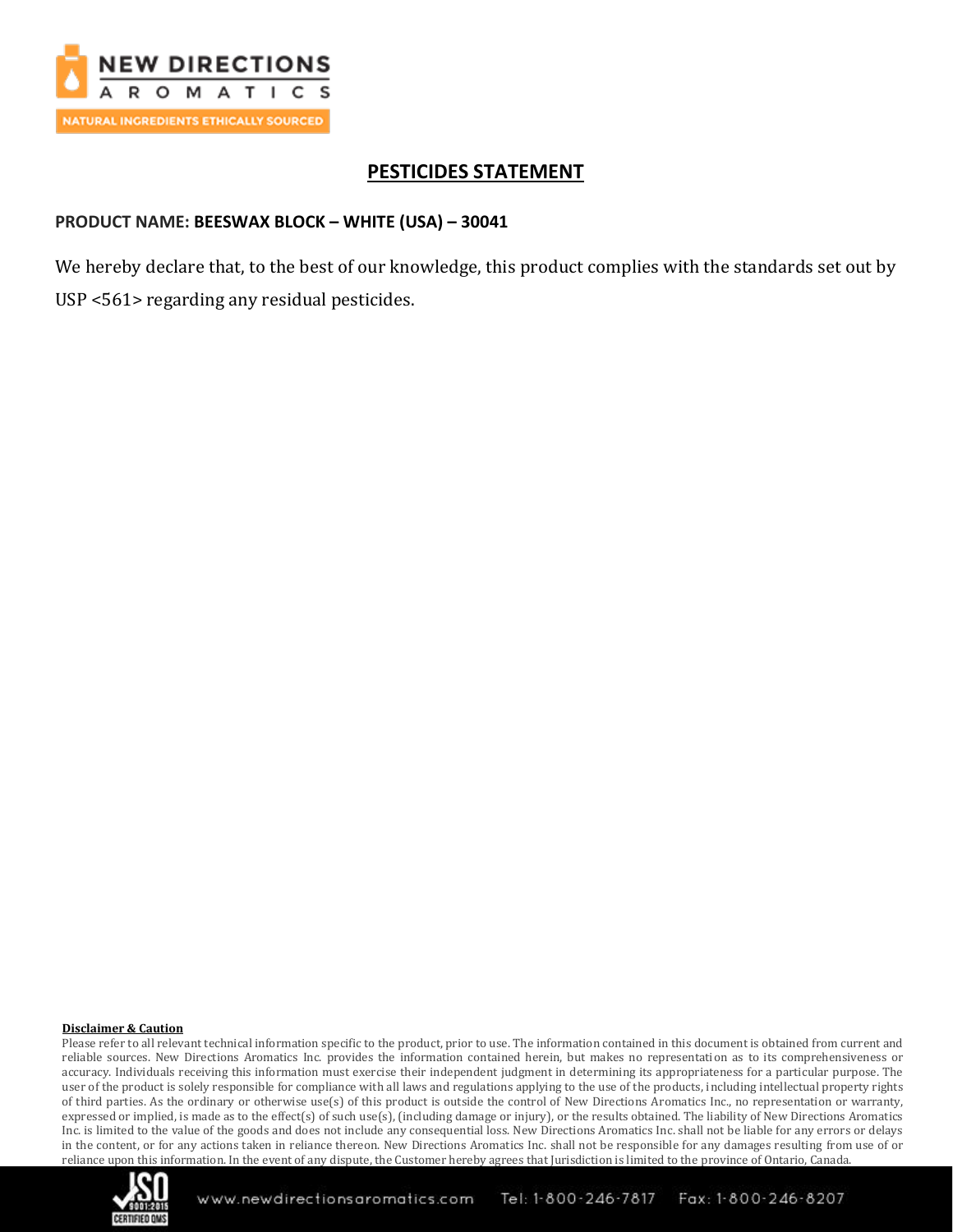

# **FOOD ALLERGEN INFORMATION**

#### **PRODUCT NAME: BEESWAX BLOCK – WHITE (USA) – 30041**

| Component                                       | Present in the product |
|-------------------------------------------------|------------------------|
| Peanuts (and/or derivatives,) e.g., protein oil | N <sub>o</sub>         |
| Tree Nuts (and/or derivatives)                  | N <sub>o</sub>         |
| Sesame Seeds (and/or derivatives)               | N <sub>o</sub>         |
| Wheat                                           | N <sub>o</sub>         |
| Gluten                                          | N <sub>o</sub>         |
| Soybeans (and/or derivatives)                   | N <sub>o</sub>         |
| Dairy (including lactose) or Eggs               | N <sub>o</sub>         |
| Fish or their products                          | N <sub>o</sub>         |
| Shellfish or their products                     | N <sub>o</sub>         |
| Meat (and/or derivatives) or Bovine Material    | N <sub>o</sub>         |
| Tartrazine                                      | N <sub>o</sub>         |
| Sulphites (and derivatives)                     | N <sub>o</sub>         |

#### **Disclaimer & Caution**

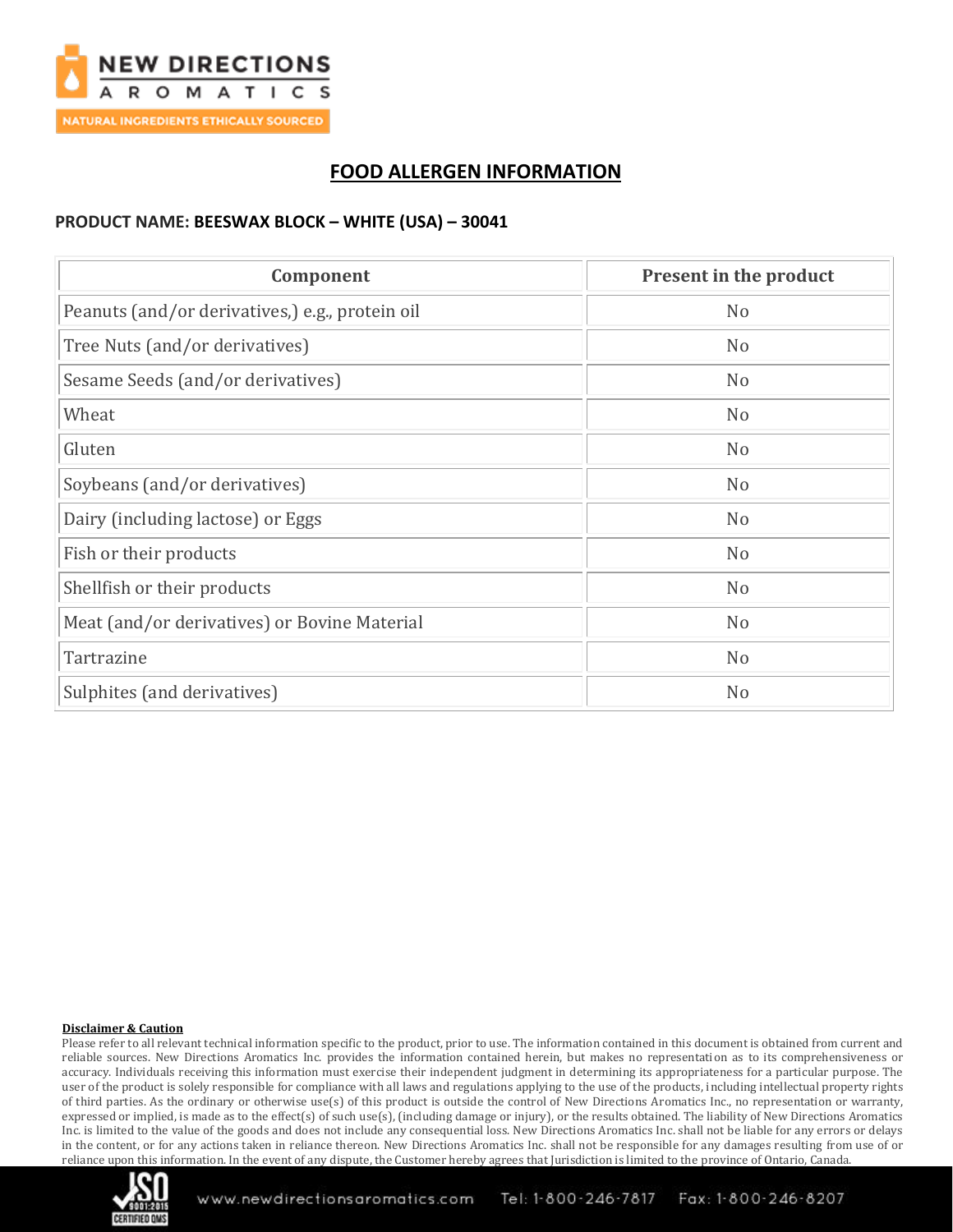

# **GLUTEN STATEMENT**

### **PRODUCT NAME: BEESWAX BLOCK – WHITE (USA) – 30041**

We hereby declare that, to the best of our knowledge, this product is gluten-free, nor was it manufactured with any ingredients containing gluten.

#### **Disclaimer & Caution**

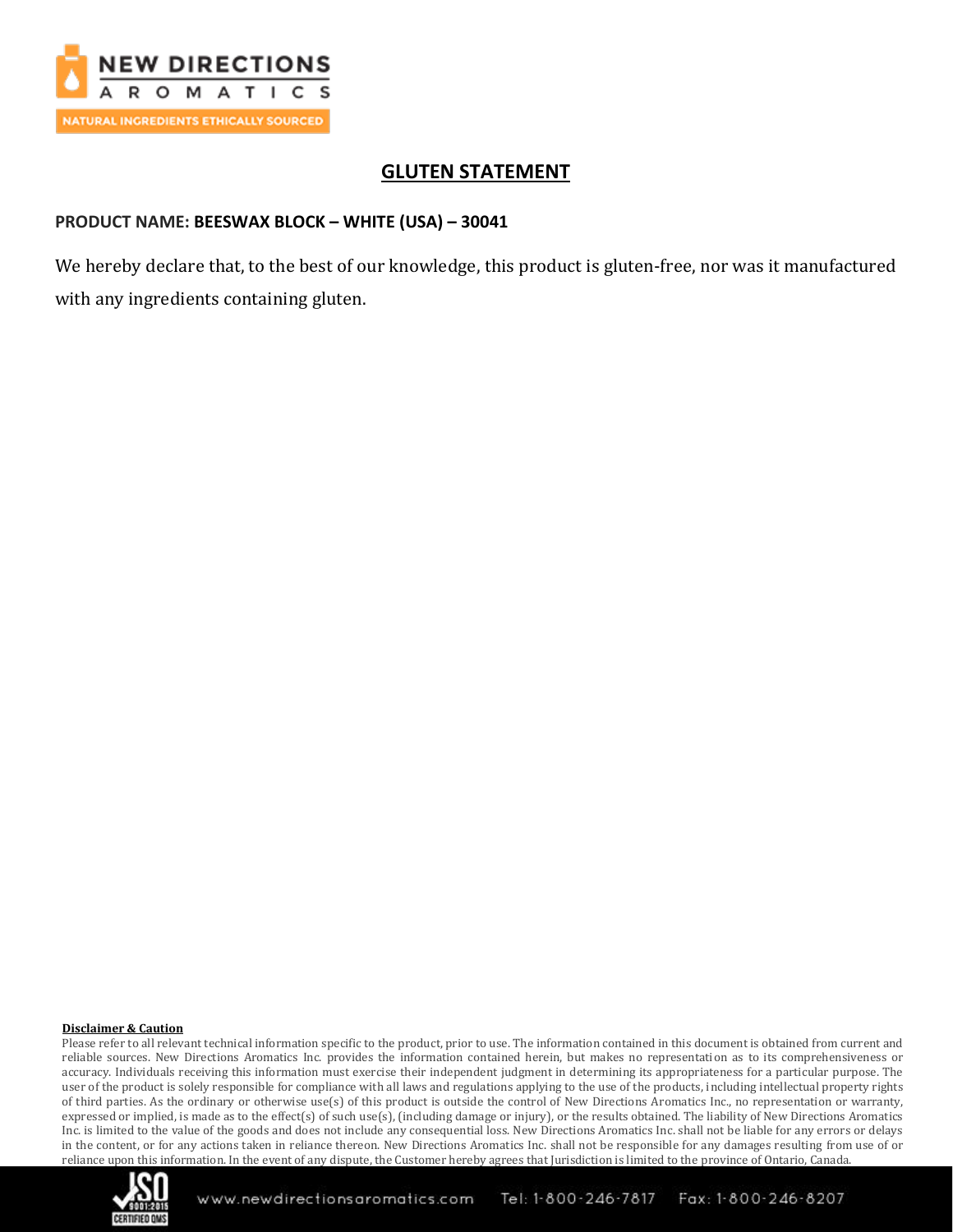

# **DECLARATION OF BOVINE/TRANSFERABALE SPONGIFORM ENCEPHALOPATHY (BSE/TSE)**

#### **PRODUCT NAME: BEESWAX BLOCK – WHITE (USA) – 30041**

We hereby declare that, to the best of our knowledge, this product is free of BSE/TSE.

#### **Disclaimer & Caution**

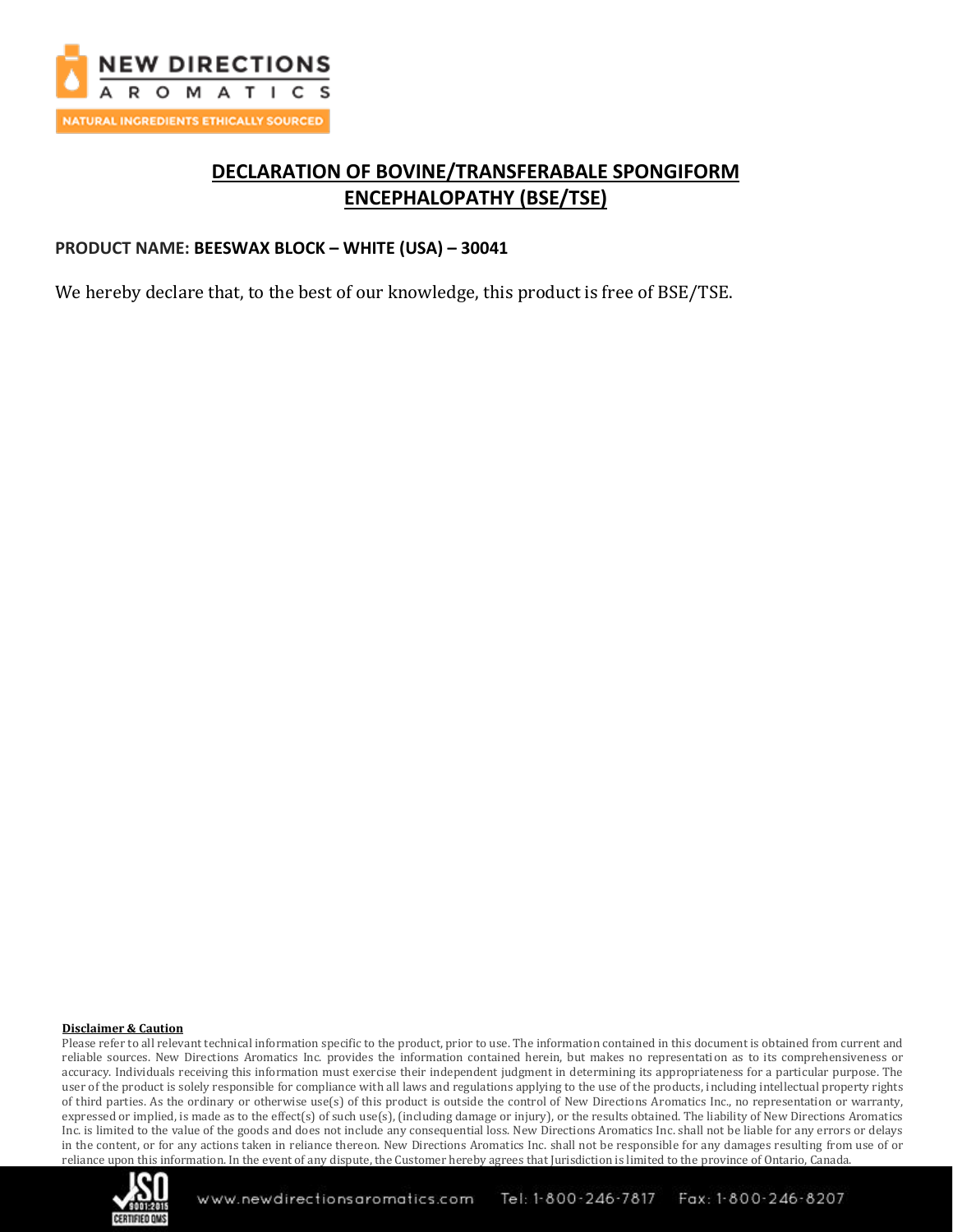

# **CRUELTY-FREE STATEMENT**

### **PRODUCT NAME: BEESWAX BLOCK – WHITE (USA) – 30041**

We hereby declare that, to the best of our knowledge, this product has not been tested on animals.

#### **Disclaimer & Caution**

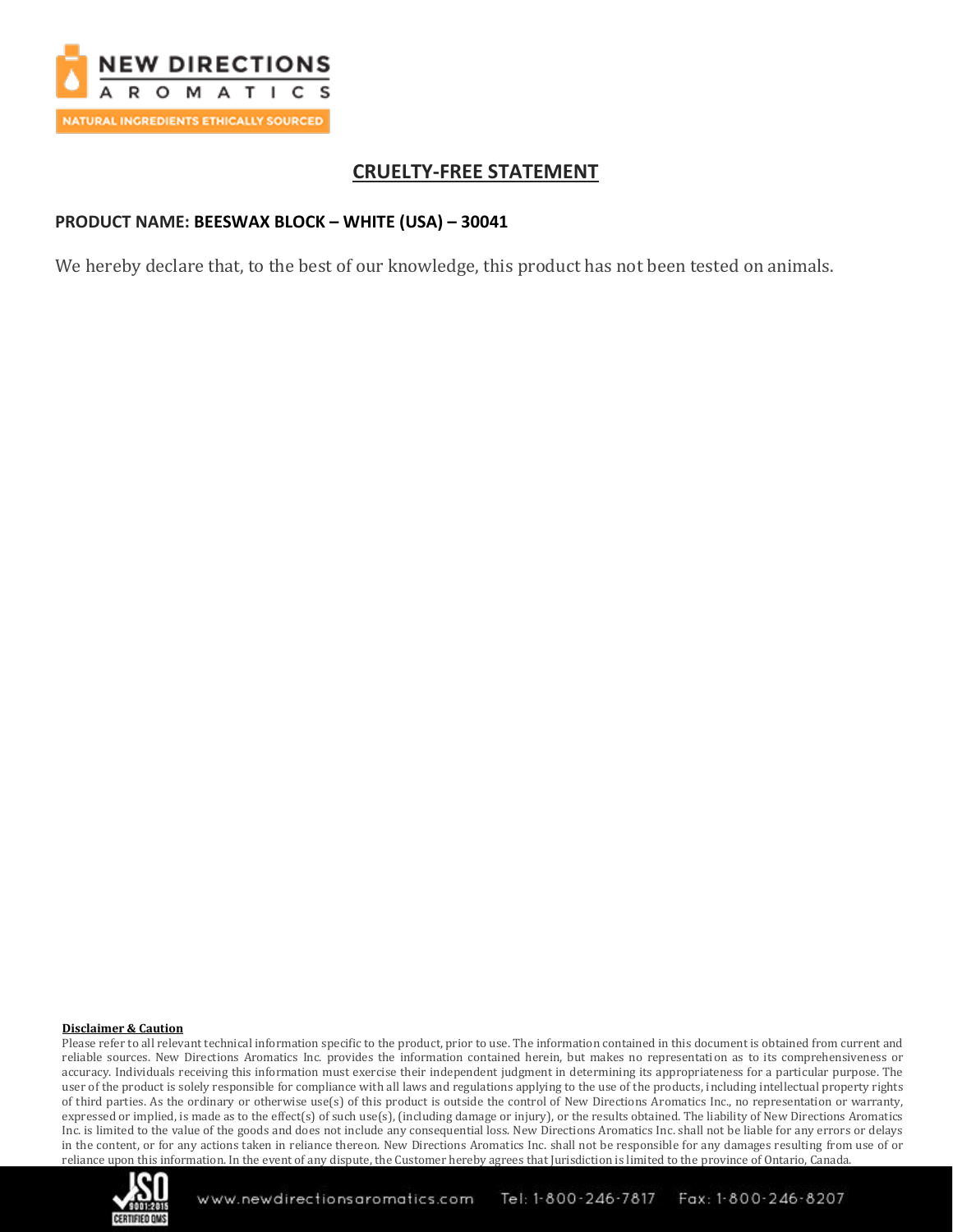

# **KOSHER STATEMENT**

### **PRODUCT NAME: BEESWAX BLOCK – WHITE (USA) – 30041**

We hereby confirm that this product has been certified to Kosher standards.

#### **Disclaimer & Caution**

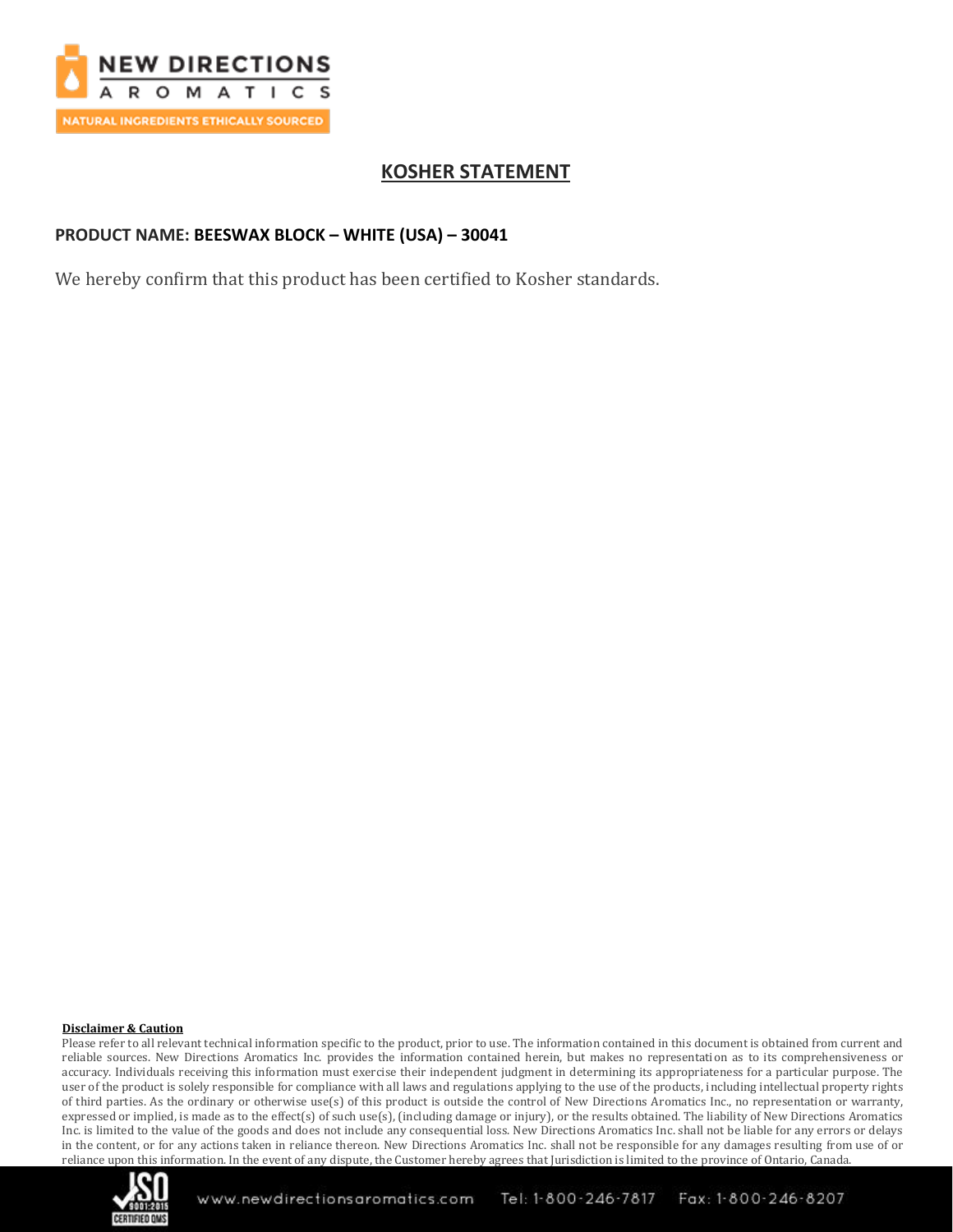

# **VEGETARIAN STATEMENT**

### **PRODUCT NAME: BEESWAX BLOCK – WHITE (USA) – 30041**

We hereby confirm that this product has been certified to Vegetarian standards.

#### **Disclaimer & Caution**

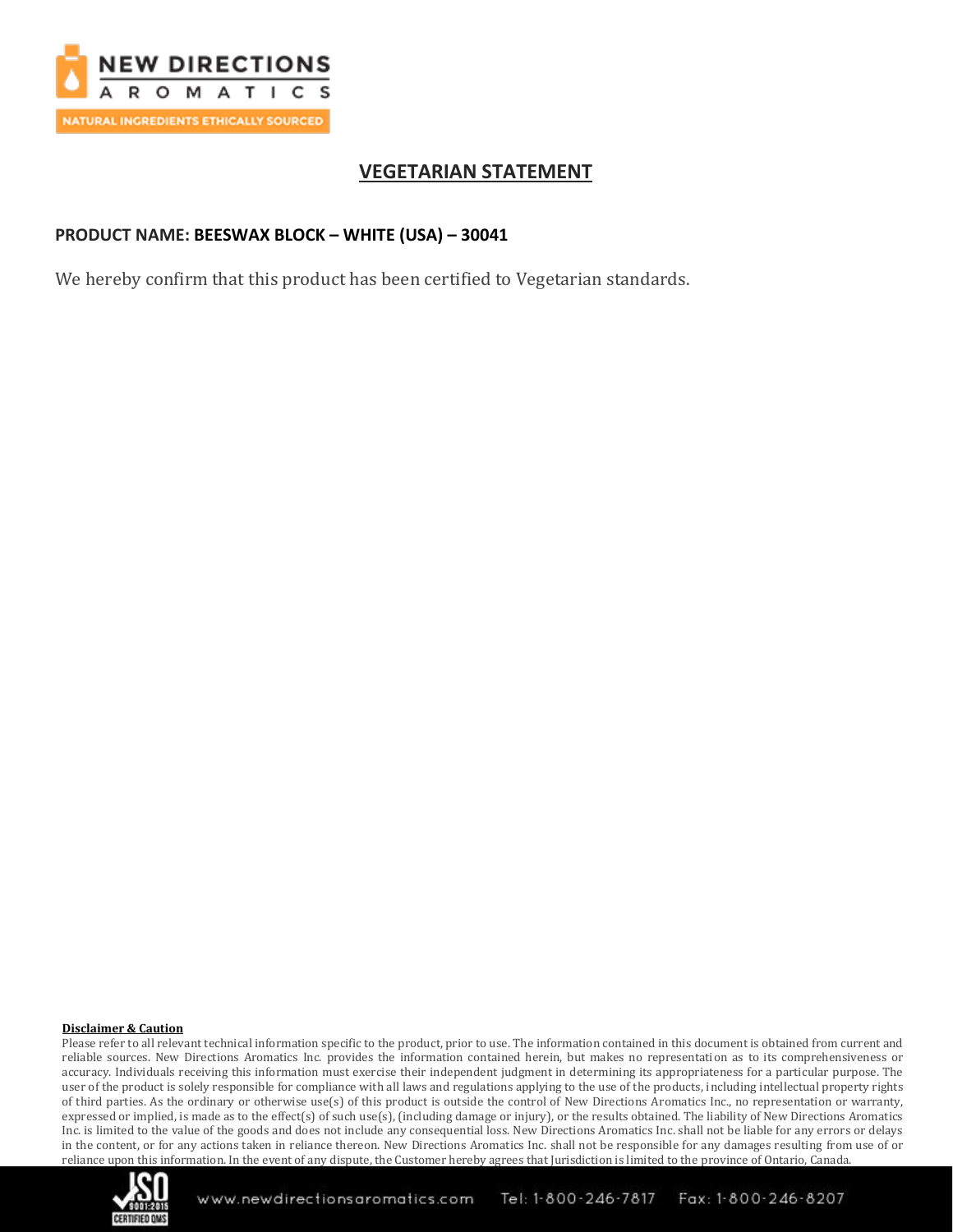

## **CALIFORNIA PROPOSITION 65 STATEMENT**

### **PRODUCT NAME: BEESWAX BLOCK – WHITE (USA) – 30041**

We hereby declare that, to the best of our knowledge, this product does not contain any substances included in California Proposition 65.

#### **Disclaimer & Caution**